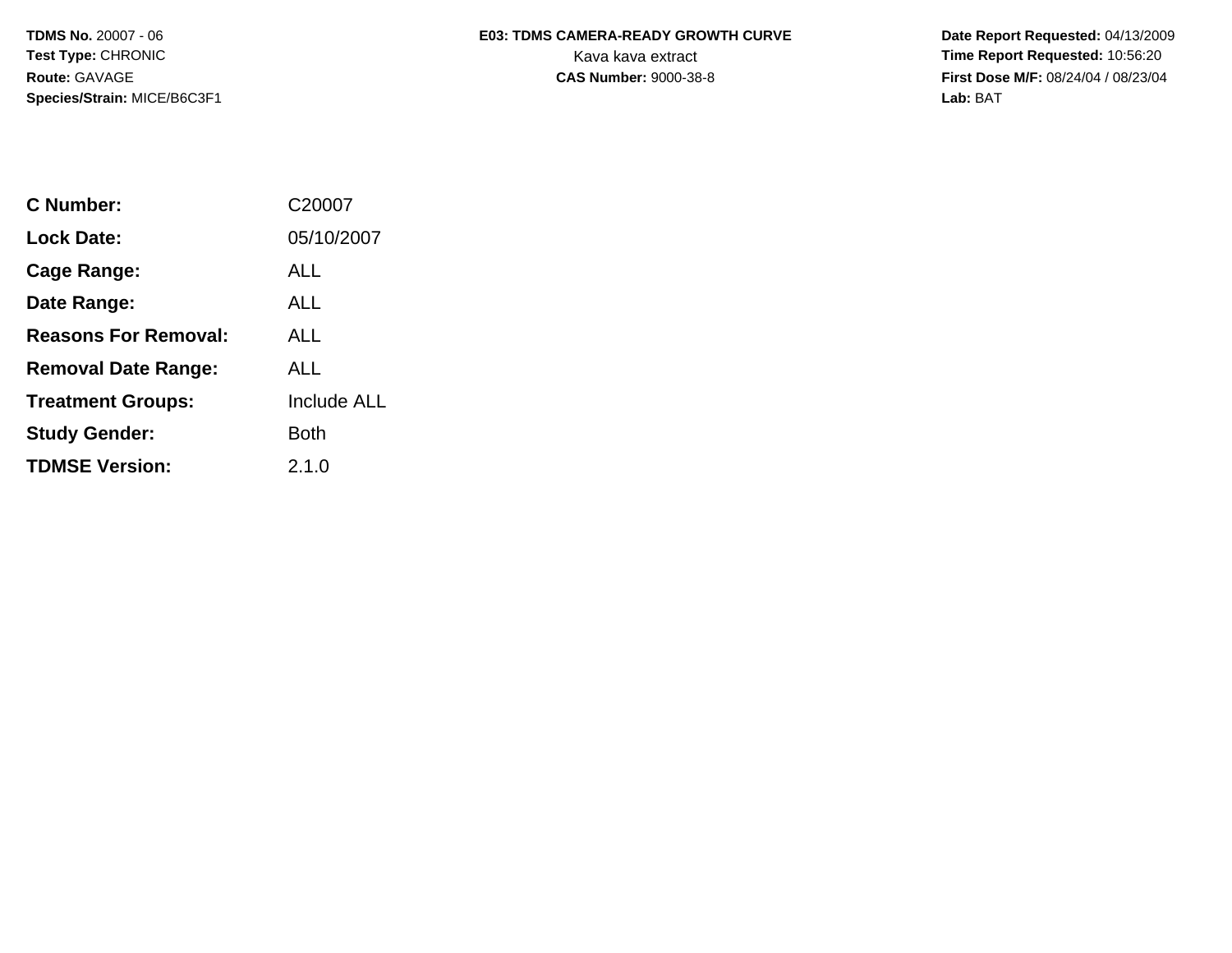**TDMS No. 20007 - 06** Test Type: CHRONIC Route: GAVAGE Species/Strain: MICE/B6C3F1

## E03: TDMS CAMERA-READY GROWTH CURVE Kava kava extract **CAS Number: 9000-38-8**

Date Report Requested: 04/13/2009 Time Report Requested: 10:56:20 First Dose M/F: 08/24/04 / 08/23/04 Lab: BAT